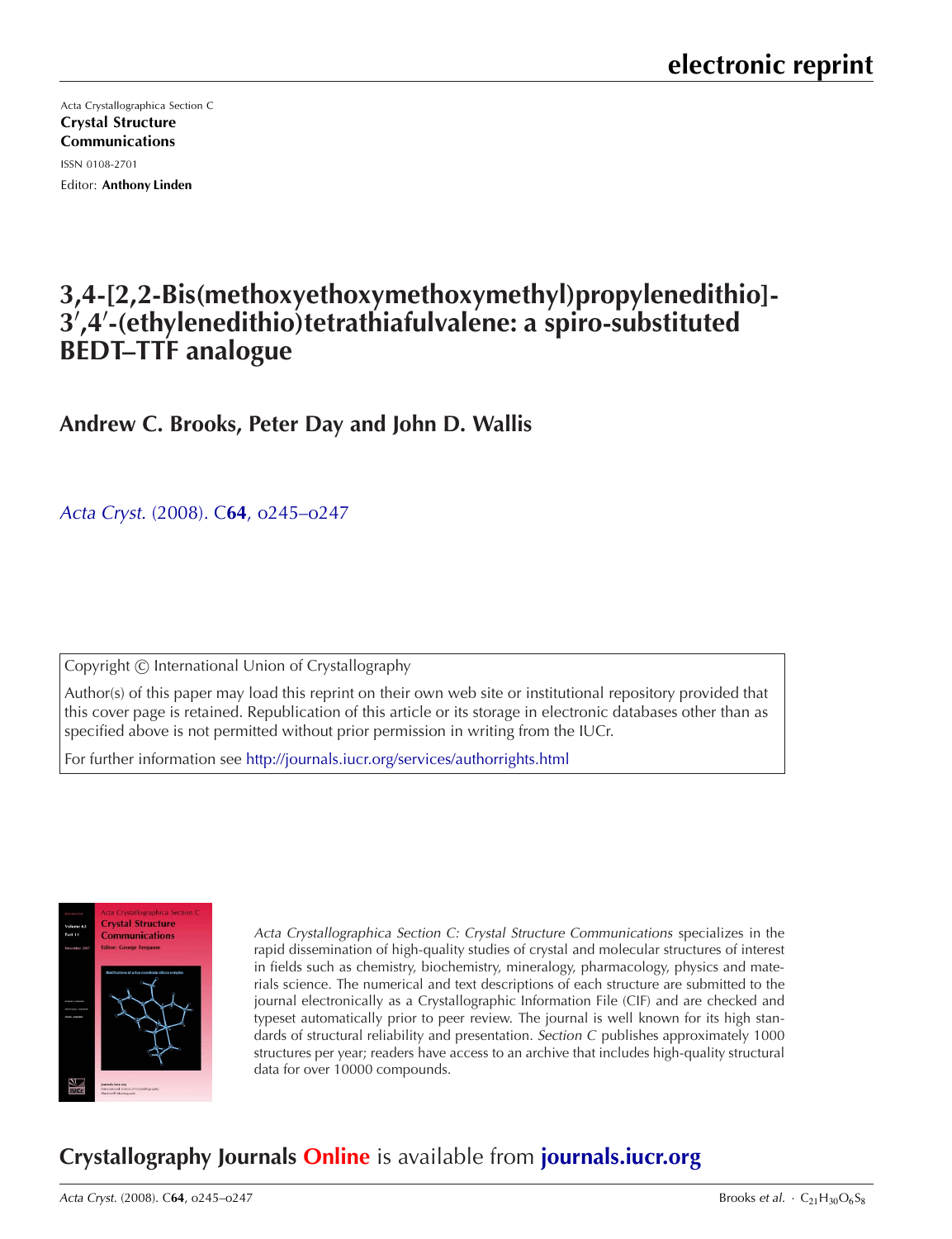Acta Crystallographica Section C **Crystal Structure Communications** ISSN 0108-2701

## 3,4-[2,2-Bis(methoxyethoxymethoxymethyl)propylenedithio]-3',4'-(ethylenedithio)tetrathiafulvalene: a spiro-substituted BEDT-TTF analogue

### Andrew C. Brooks,<sup>a,b</sup> Peter Day<sup>b</sup> and John D. Wallis<sup>a\*</sup>

<sup>a</sup>School of Science and Technology, Nottingham Trent University, Clifton Lane, Nottingham NG11 8NS, England, and <sup>b</sup>Davy-Faraday Research Laboratory, Kathleen Lonsdale Building, University College London, Gower Street, London WC1E 6BT, England

Correspondence e-mail: john.wallis@ntu.ac.uk

Received 23 January 2008 Accepted 3 March 2008 Online 9 April 2008

The crystal structure of the title compound [systematic name:  $2-(1,3-dithiolo[4,5-b][1,4]dthiin-2-ylidene)-6,6-bis(methoxy$ ethoxymethoxymethyl)-1,3-dithiolo[4,5-b][1,4]dithiepine],  $C_{21}H_{30}O_6S_8$ , a spiro-substituted BEDT-TTF analogue [BEDT-TTF is bis(ethylenedithio)tetrathiafulvalene], has a strongly bent heterocyclic framework. The seven-membered ring adopts a pseudo-chair conformation with notably widened ring bond angles, especially at the methylene C atoms [119.49 (11) and 117.60 (11) $^{\circ}$ ]. The axial side chain adopts an extended conformation, but the equatorial side chain curls back on itself and the O atom nearest the ring system is involved in three short contacts to H atoms  $(2.45-2.53 \text{ Å})$ . The molecules pack in centrosymmetrically related pairs, which are isolated from each other by columns of the polyether side chains. This study emphasizes the ease of distortion of the neutral bis(propylenedithio)tetrathiafulvalene ring structure, and how the need to accommodate side chains can easily override the tendency of these donor systems to form stacks in the crystalline state.

### **Comment**

The radical cation salts of BEDT-TTF,  $(1)$ , have shown a wide variety of electrical behaviour (Rovira, 2004), examples being bifunctional materials where conductivity is combined with magnetic properties. Particular highlights are the superconductor (BEDT-TTF)<sub>2</sub>Cu(NCS)<sub>2</sub> (Williams *et al.*, 1991), the paramagnetic superconductor  $(BEDT-TTF)_{4} \cdot H_{2}O \cdot Fe$  $(C_2O_4)_3$   $C_6H_5CN$  (Kurmoo *et al.*, 1995) and the ferromagnetic conductor (BEDT-TTF)<sub>3</sub>[CrMn(oxalate)<sub>3</sub>] (Coronado et al., 2000). A range of substituted BEDT-TTF derivatives has become available (Wallis & Griffiths, 2005), including some with expanded outer rings (Ozturk et al., 2001). We report here the crystal structure of the title donor, (2), which contains one propylenedithio ring with two methoxyethoxymethoxy-

methyl substituents on the central  $Csp<sup>3</sup>$  atom. We were interested to see whether the substituents would inhibit the usual packing modes of such donors, in which they pack in one- or two-dimensional stacks. Donors (3) (Karrer et al., 1987; Matsumiya et al., 1993), (5) (Yamada et al., 1997) and (6) (Yang et al., 2008) retain the traditional packing modes, despite the increasing bulk of the substituents, while the racemic tetraethyl donor, (4), does not (Kini et al., 1999).



The molecular structure of compound (2), measured at 120 K, is shown in Fig. 1. Selected bond distances, angles and torsion angles are given in Table 1, and details of the hydrogen bonding are given in Table 2.

The most notable feature is the very pronounced bend in the structure of the organosulfur core. Thus, although the four central S atoms (S3, S4, S5 and S6) are almost coplanar [to within 0.0132 (2)  $\AA$ , the outer four S atoms are displaced by ca 1  $\AA$  to the same side of that plane (Table 3). Formation of the seven-membered ring has led to expansion of the ring bond angles, most notably at the two methylene atoms, C9 and C11 [119.49 (11) and 117.60 (11)°, respectively], as well as at the two  $sp^2$  atoms, C7 and C8 [126.75 (12) and 126.63 (12)°, respectively]. The angles at atoms S7 and S8 are 103.63 (7) and 102.91  $(7)^\circ$ , respectively. The widest angle at the quarternary centre, C10, is also in the ring system [112.07  $(13)$ °]. The bond lengths from S to the methylene C atoms  $[1.8166(16) -$ 1.8182 (16) A] are considerably longer than those to the  $Csp^2$ atoms [1.7485 (15)–1.7511 (16) Å] (see Table 1).

The dihydrodithiepine ring adopts a pseudo-chair structure, with the two side chains taking up axial and equatorial positions. The equatorial side chain makes smaller angles [105.49 (12) and 106.23 (12)<sup>o</sup>] with the adjacent ring C-C bonds than the axial side chain [110.75 (13) and 111.79 (13) $^{\circ}$ ]. The first  $C-O$  bonds along each chain lie *anti* to a ring  $C-C$ bond  $[C9 - C10 - C12 - O1 = 178.90(12)$  and  $C11 - C10 C17 - O4 = -170.24 (13)$ <sup>o</sup>]. These two substituents adopt quite different conformations (Table 1) and twist for the most part in the opposite sense to each other. The most notable differences are in the conformations about the (ring-C) $-C-O-C$ bond, with only the axial side chain adopting a fully extended conformation [177.13 (18) *cf.*  $-134.64$  (14)<sup>o</sup>], and in the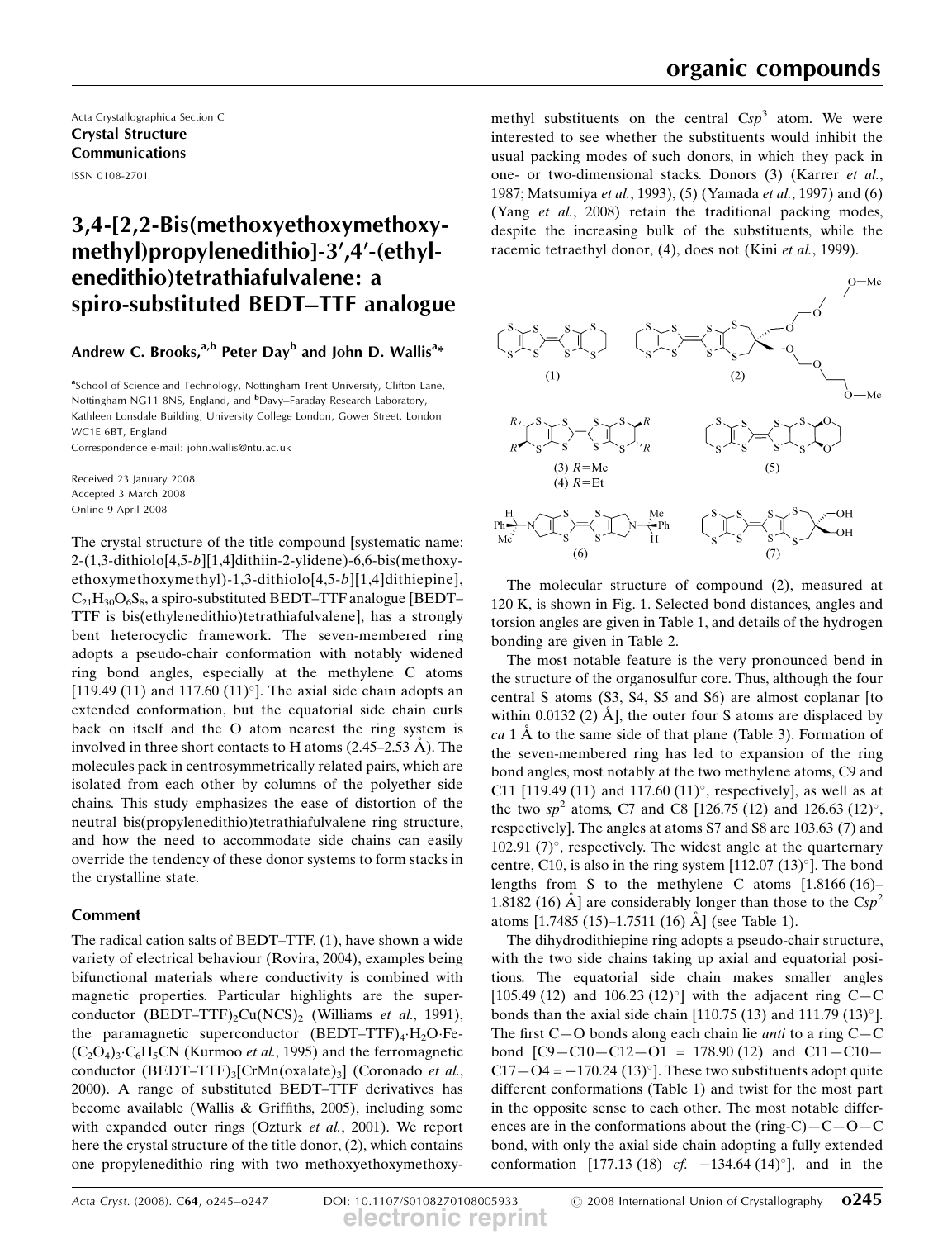conformations about the  $(-C)-O-C-(CH<sub>2</sub>OMe)$  bond [134.65 (15) *cf.* 146.78 (14)<sup>o</sup>] and the only O $-C-C-O$  bond  $[-75.23 (19) cf. -65.53 (19)$ , which, in contrast with the rest of the chain, twist in the same sense. The result is that the axial side chain is much more extended, while the equatorial side chain curls back on itself. The first O atom along the equatorial side chain. O4, is involved in three close intramolecular contacts to H atoms (Table 2), from the ring system  $(H9B,$ 2.53 Å), from the axial side chain (H12A, 2.45 Å) and from within the side chain (H19A, 2.50  $\AA$ ). The corresponding contacts to atom O1 of the axial side chain are ca  $0.15 \text{ Å}$ longer. The acetal linkages involving the third and fourth bonds along each chain have similar gauche conformations about both C-O bonds. The ethylene bridge at the other end of the donor molecule is disordered between two envelope conformations in which one  $Csp<sup>3</sup>$  atom is displaced strongly to the same side of the plane of the other four atoms of the



**Figure 1** 

A view of the molecular structure of compound (2), showing the atomnumbering scheme. Displacement ellipsoids are drawn at the 50% probabilty level and H atoms are shown as small spheres of arbitrary radii.



Figure 2 The crystal packing of compound  $(2)$ , viewed along the *a* axis.

electronic reprint

dithiine ring [C1 by  $-0.826$  (4) Å and C2A by  $-0.70$  (1) Å], with the other  $Csp^3$  atom lying close to this plane [C2 displayed by  $-0.068(5)$  Å and C1A by 0.078 (8) Å].

Only a few structures of this donor system and the closely related TTF fused to two dihydro-1,4-dithiepine rings have been measured, and these carry either two fluoro groups (Dautel & Fourmigue, 2000, 2001), two H atoms (Porter et al., 1987), two hydroxymethyl groups (Liu et al., 2004) or a spirodioxolane ring (Marshallsay et al., 1993) as substituents in place of polyether side chains. All adopt the pseudo-chair conformation in the seven-membered ring, apart from the bis(hydroxymethyl) derivative, (7), for which  $O-H \cdots O$ hydrogen bonding plays an important role in the determination of the crystal structure. Only two of these structures, the unsubstituted bis(dithiepinyl)–TTF and the analogue of  $(2)$ bearing a spiro-dioxolane group on the seven-membered ring, show a similar bending of the donor skeleton to that observed in (2). In all these structures, there is no evidence for conformational disorder in the seven-membered ring, which is in contrast with the six-membered rings in BEDT-TTF and its radical cation salts, and indeed in the structure of (2). Comparison of the two rings of the TTF unit in (2) show that there is little difference in their geometries on fusion to a sixor seven-membered ring; the bonds from S atoms to the sevenmembered ring junction are just slightly shorter [1.7587 (16) and  $1.7643(15)$  Å than those to the six-membered ring junction [1.7699 (17) and 1.7724 (16)  $\AA$ ] (see Table 1).

In the crystal structure of  $(2)$ , the molecules are packed in centrosymmetrically related pairs, with the best planes containing the four central S atoms lying  $ca$  3.28 Å apart (Fig. 2). However, these pairs do not stack face-to-face with others, but are isolated from one another. These pairs of molecules lie more or less on edge in the bc plane, with the side chains extending initially in this plane but penetrating into the  $a$  and  $-a$  directions as the side chains twist, with one side chain much more extended than the other. The side chains cluster together and form columns of polyether groups stacking in the  $a$  direction, at the corners and at the centre of the unit cell, and they are separated by the pairs of organosulfur units. Within these clusters there is a short H.O contact  $(H18A \cdots O3^{ii} = 2.59 \text{ Å}$ ; see Table 2 for details). In contrast, the closest related donor is the bis(hydroxymethyl) donor, (7), which forms stacks in the solid state (Liu et al., 2004). However, its 2:1 salt with triodide contains orthogonal sets of dimers of the donor. Hydrogen bonding of the hydroxyl groups plays an important role in these particular structures.

### **Experimental**

Preparative details have been reported previously (Ozturk et al., 2001). Crystals of (2) were obtained by recrystallization from ethanol. Analysis found: C 39.7, H 4.7%; C<sub>21</sub>H<sub>30</sub>O<sub>6</sub>S<sub>8</sub> requires: C 39.6, H 4.8%. <sup>1</sup>H NMR (270 MHz, CDCl<sub>3</sub>):  $\delta$  4.70 (4H, s, 2  $\times$  OCH<sub>2</sub>O), 3.71 (4H, br s, 6,6-CH<sub>2</sub>O), 3.64 (4H, m) and 3.57 (4H, m) (2  $\times$  OCH<sub>2</sub>CH<sub>2</sub>O), 3.39 (6H, s, 2  $\times$  CH<sub>3</sub>), 3.28 (5'- and 6'-H<sub>2</sub>), 2.75 (4H, s, 5- and 7-H<sub>2</sub>); <sup>13</sup>C NMR (270 MHz, CDCl<sub>3</sub>): δ 129.6 (br, 3a- and 8a-C), 114.6 and 114.1 (2'-, 3a'- and 7a'-C), 109.8 (2-C), 95.7 (OCH<sub>2</sub>O), 71.7 and 69.4